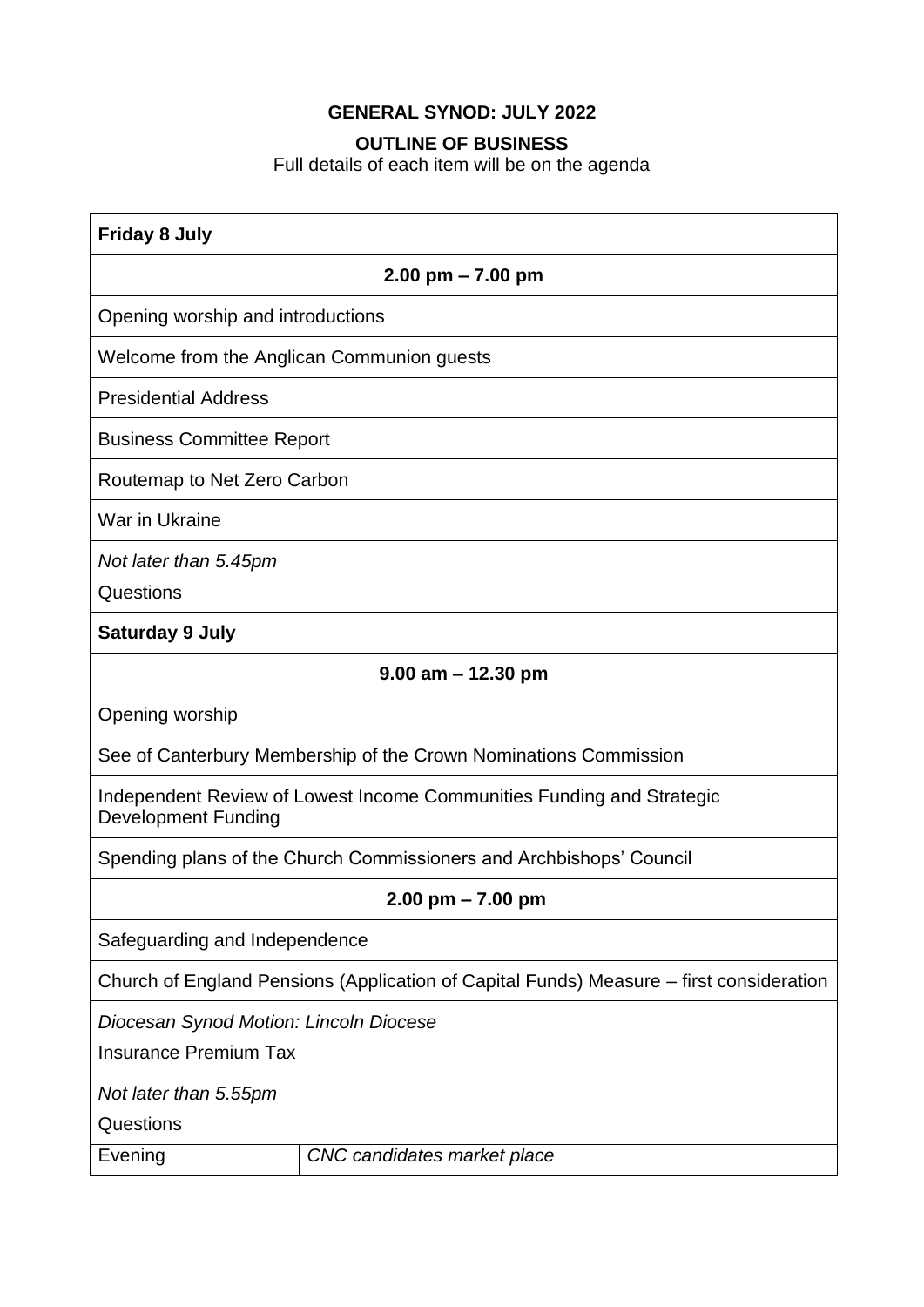#### **Sunday 10 July**

#### **2.30 pm – 6.45 pm**

Introduction to group work – Living in Love and Faith and Vision & Strategy

Group work

*Private Members' Motion: Dr Simon Eyre (Chichester)*

Assisted Suicide

### **8.30 pm – 9.30 pm**

Extended Act of Worship during which voting for CNC central members will take place

**Monday 11 July**

**9.00 am – 12.30 pm**

Opening worship

Presentation on Archbishops' Council Annual Report

Archbishops' Council 2023 Annual Budget

Amending Canon 42 – first consideration

## **2.00 pm – 6.30 pm**

Affirming and Including Disabled People in the Whole Life of the Church

Diocesan Stipend Fund (Amendment) Measure – first consideration

Resourcing Ministerial Formation

Miscellaneous Provisions Measure and Amending Canon No 43 – first consideration

## **8.00 pm – 10.00 pm**

*Diocesan Synod Motion: Canterbury Diocese*

Review of qualifications for PCC membership and entry on the church electoral roll

*Diocesan Synod Motion: Guildford Diocese*

Age verification on pornography websites

*Followed by compline*

**Tuesday 12 July**

**9.00 am – 12.30 pm** 

Opening worship